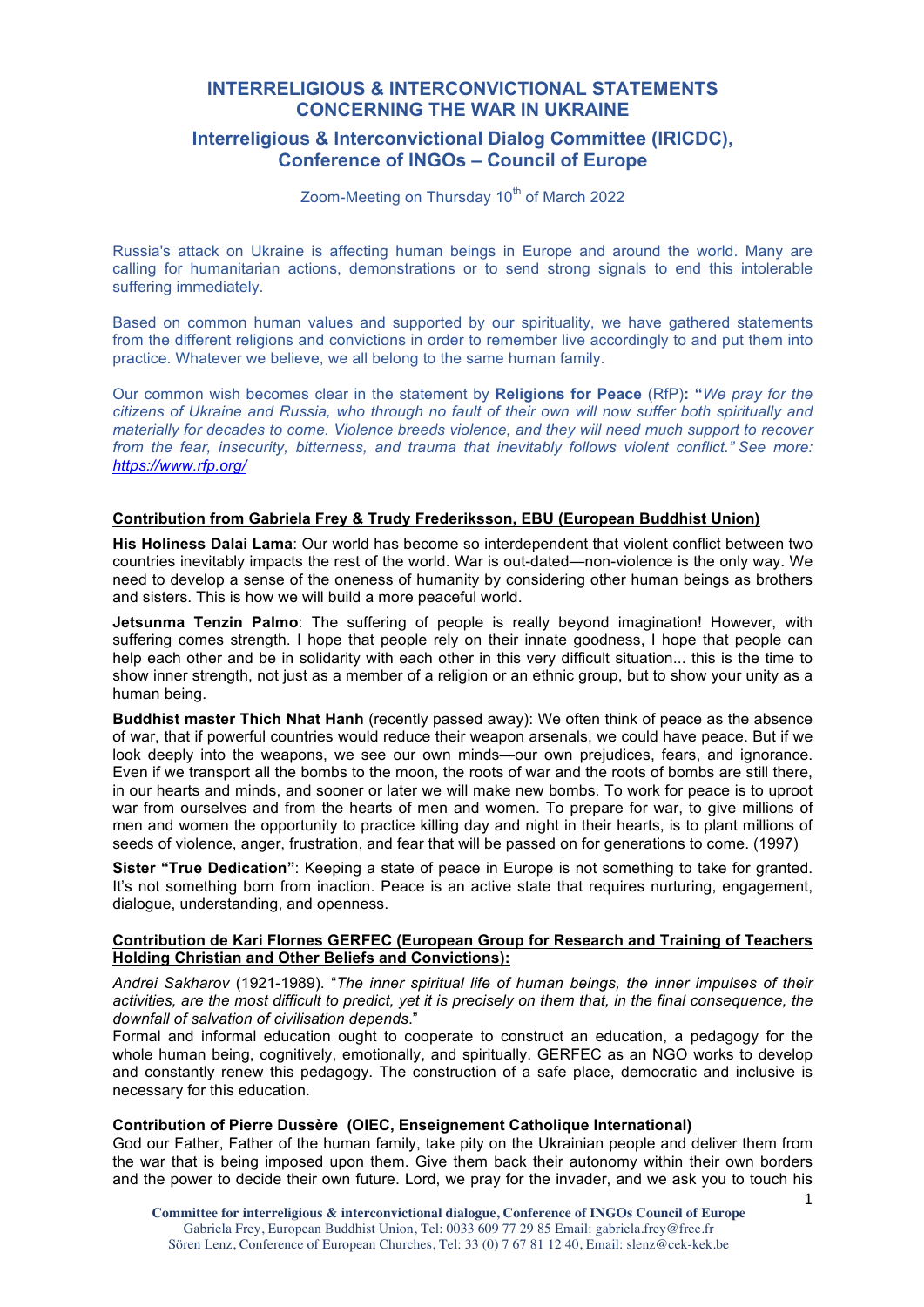heart, so that the fighting will stop and he will leave Ukraine. Remove also from the heart of every human being the seeds of hatred, domination, division, and the spirit of vengeance; put in each one a spirit of respect, peace, forgiveness, a desire for reconciliation and brotherhood. Keep the flame of hope burning within us so that we may persevere in making choices for dialogue and reconciliation.

# **Contribution of Liliane Seidmann, ICJW (International Council of Jewish Women):**

*Torah: The idea that peace comes from the consciousness of the individual emphasises the origin of human existence, the nature and consciousness of the human being. Ending war presupposes the mastery of the impulses and reasons that incite humans to violence. Peace will come as a result of the intellectual or psychological improvement of humanity*.

I wish that we will come to a fast and reasonable solution to end the atrocities of the war and stop the paranoiac Putin and his uncontrollable power by killing innocent people.

# **Contribution de Sören Lenz, CEC (Conférence des Eglises en Europe):**

The Coventry Cross of Nails is a Christian cross, made from iron nails. The original version was made from three large medieval nails salvaged from the Coventry Cathedral after the building was severely damaged by German bombs on 14 November 1940, during the Second World War. Today it is a symbol of forgiveness and reconciliation in so called Community of the Nail of the Cross over all in the world. Cross of Nails from Coventry in the Nikolaikirche, Kiel.

https://commons.wikimedia.org/wiki/File:CrossofNailsKiel.jpg

Prayer of reconciliation inspired by the Coventry Nail Cross liturgy used during the 2nd European Assembly of CEC in Graz 1997

(Source: Sinfonia Oecumenica. Worship with the churches in the World)

- L: Across the barriers that divide nations and people
- C: Reconcile us, O Christ, by your cross.
- L: Across the barriers that divide the rich from the poor:
- C: Reconcile us, O Christ, by your cross.
- L: Across the barriers that divide people of different faiths and religions
- C: Reconcile us, O Christ, by your cross.
- L: Across the barriers that divide Christians
- C: Reconcile us, O Christ, by your cross.
- L: Across the barriers that divide men and women, young and old:<br>C: Reconcile us, O Christ, by your cross.
- Reconcile us, O Christ, by your cross.
- L: Through the barriers that separate the East from the West and the South from the North.
- C: Reconcile us, O Christ, by your cross across the barriers that separate men and women.
- L: Confront us, O Christ, with the hidden prejudices and fears, which deny and betray our prayers.

Enable us to see the cause of the strife. Remove from us all false sense of superiority. Teach us to grow in unity with all God's children. Amen

# **Contribution Anne Marie Schott, EFECW (Ecumenical Forum of European Christian Women):**

"*War...is the forgetfulness of the One, the forgetfulness that we are one humanity; there is no greater misfortune than to believe one has an enemy, and worse than a misfortune when one sees that this enemy is one's own brother*" *Jean-Yves Leloup*

War seriously endangers our humanity, our brotherhood, our "common home". As Christian women, fully aware of the complexity of the situation, we do not lose hope. We trust in the greatness of God. We believe that the connection and respectful interaction between individuals and communities across borders guarantees a more humane earth, a better future for all. Carried by our belief in Life, carried by our faith in Jesus Christ, carried by our faith in Man, we stand in solidarity with each other, beyond our cultural, geographical, national, confessional or philosophical divisions. Moved by their suffering and fear, we support the Ukrainian people with our thoughts, our prayers and our acts of mutual aid. Every person, whether believer, non-believer, agnostic, or whatever his or her convictions, is free to be a catalyst and instrument of peace. Every person has a part to play in building a more just world, in building bridges of reconciliation. "Peace will have your face". Life is stronger than death; it is this hope for which we are responsible.

*"Lord, hear our prayer! Open our eyes and our hearts, infuse us with the courage to build peace.*